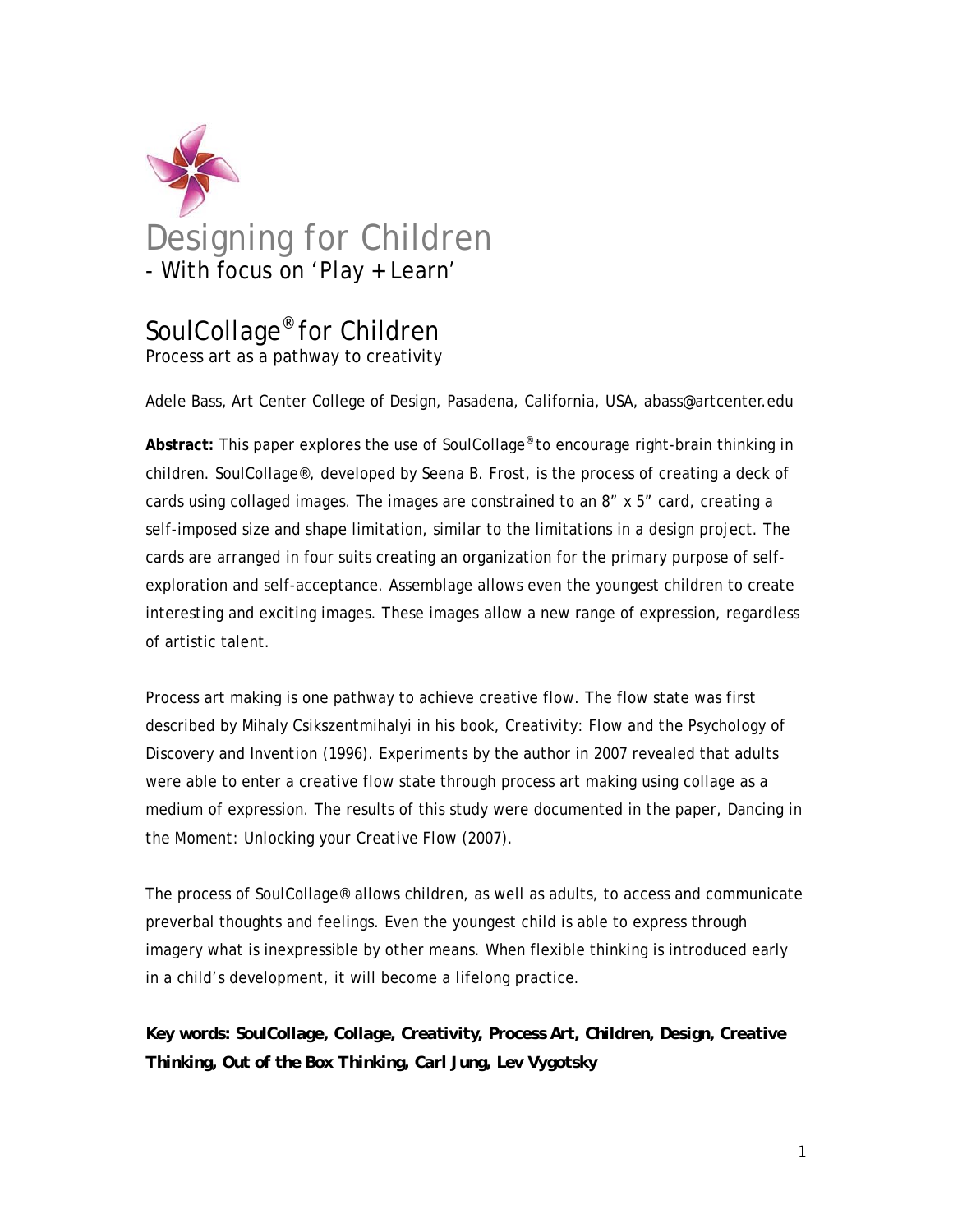# **Table of Contents**

| 1. Introduction     |                              | 1  |
|---------------------|------------------------------|----|
| 2. Background       |                              | 3  |
|                     | The Four Suits               | 4  |
|                     | A. The Committee Suit        |    |
|                     | B. The Community Suit        |    |
|                     | C. The Companions Suit       |    |
|                     | D. The Council Suit          |    |
|                     | 3. The Psychology of Collage | 5  |
| 4. Workshop Methods |                              |    |
| 5. Workshop Results |                              |    |
| 6. Conclusions      |                              | 12 |
| 7. Acknowledgments  |                              | 13 |
| 8. References       |                              |    |

## **1. Introduction**

This paper explores the use of SoulCollage® to encourage right-brain thinking in preteens and teens. The experience of creating powerful visual statements is usually reserved for professional artists. However, this technique opens the possibility for all children to create nonverbal expressions of their innermost thoughts. The psychological underpinnings of this process encourage self-expression and flexible thinking.

When teaching children today, we must consider the whole child, as the creative process requires whole brain thinking. The problem solver must be able to quickly assess all possibilities and choose the best solution. Flexible thinking requires an uncritical examination of limitations. This type of thinking can be taught. The earlier it is introduced into a child's process, the more facile that child will be in practicing problem solving behavior as an adult.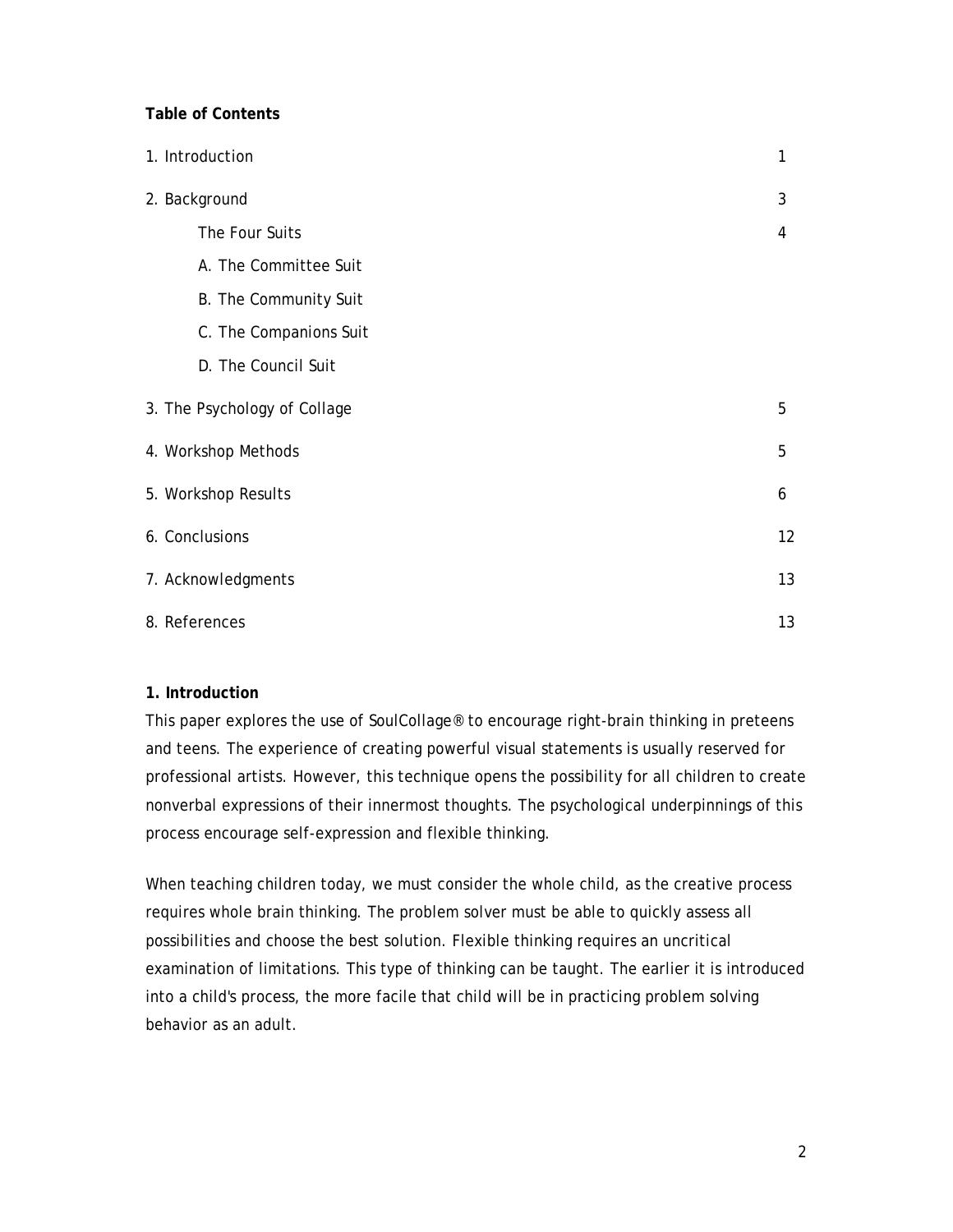Children are sometimes guided by unconscious forces. Sigmund Freud identified the personal subconscious, where the Id forces are powerful urges that people struggle with throughout their lifetimes (Freud S., 1955). Carl Jung added the idea of the collective unconscious, which involves the unconscious archetypes that all of humanity share (Jung C.G, 1968). Many of these originate in infancy, prior to the development of speech and language. These kinds of expressive, psychological exercises help all children express and bring to consciousness primal urges and secret longings.

Creative thinking is all about problem solving and communicating that idea to others. The key to effective problem solving is in opening up unconscious pathways to thinking. This simple practice allows any child, regardless of visual ability to express abstract nonverbal thoughts and feelings. The cards allow the child to tell a story. The images and juxtapositions on these cards are the working out of each individual's subconscious thoughts. As in dream imagery, the problem and solution are illustrated in the cards themselves.

## **2. Background**

SoulCollage®, developed by Seena B. Frost is a process through which allows one to contact your intuition and create an incredible deck of cards which have deep personal meaning and which will help you with life's questions (Frost S.B., 2001). The process of collage is a multi-layered creative process, yet its simplified structure allows anyone to participate, regardless of artistic ability. The materials are common household items, such as scissors, glue, matte board cards and found images from magazines, greeting cards, personal photos, postcards, catalogues and calendars.

Originating from Seena Frost's final project for a human capacities program led by Jean Houston from 1987 to 1989, SoulCollage® is a trademarked process with specific requirements in order to differentiate it from other collage/art therapy processes and to provide training and support (Frost S.B., 2009). "The card-making process evolved over time with the aid of many women in my therapy groups. As they made their powerful, personal cards, shared them with each other and consulted them, we discovered the transforming possibilities of these images" (Frost S.B., 2001).

Developed as an art therapy tool for adults, SoulCollage® is a creative tool, but not in itself, therapy. Facilitator Training recommends that SoulCollage® Facilitators develop a referral list of licensed therapists (Frost S.B., 2009).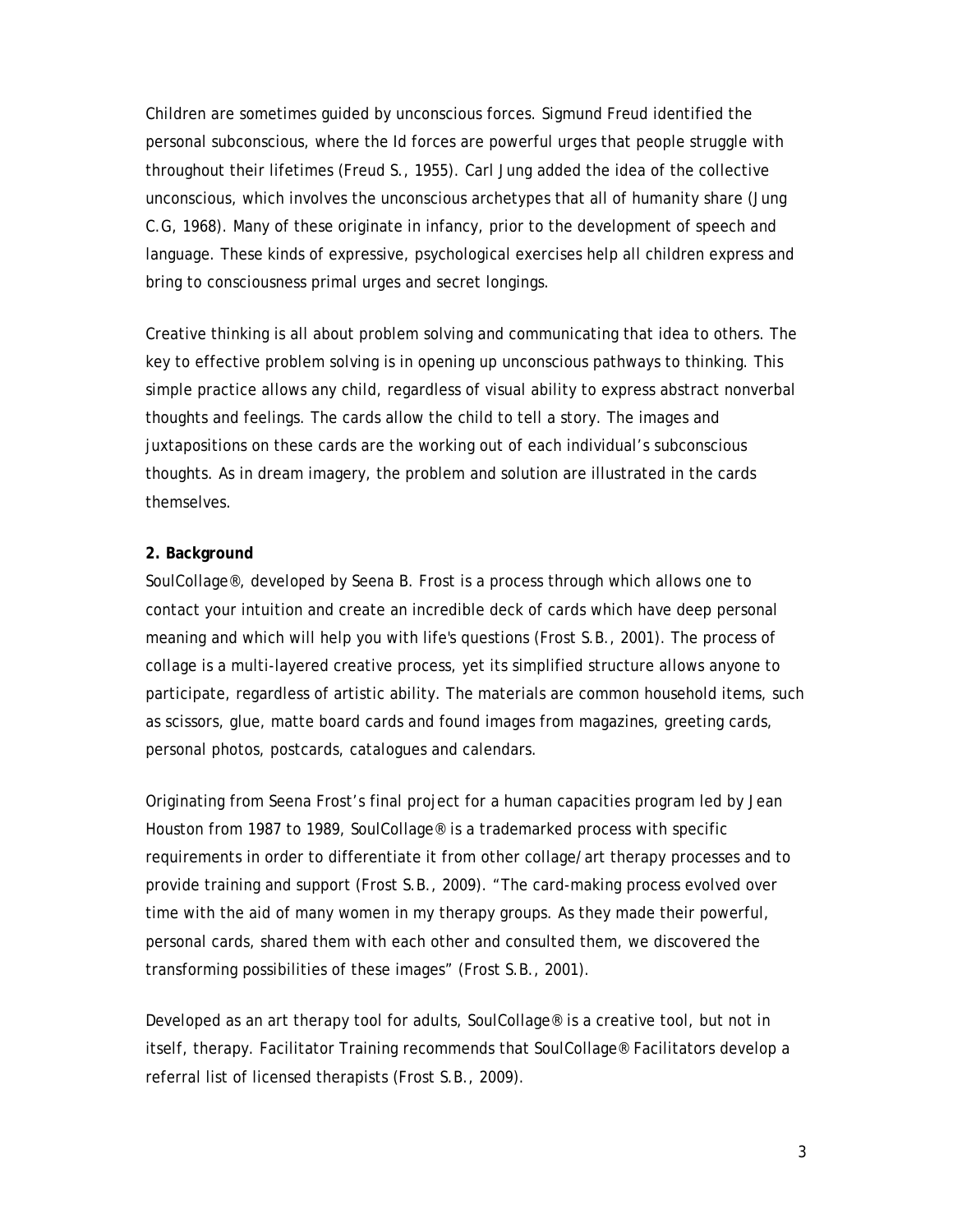The use of found images allows for a speed of movement and range of expression necessary for the experience of making process art. The images are constrained to a predetermined size (8" x 5") creating a self-imposed size and shape limitation, not unlike the limitations in a design project. The size and shape of the cards are an approximate golden rectangle proportion or the proportion on which all of nature is based. This size and shape is a particularly organic, pleasing proportion. Design students all over the world are encouraged to learn and use this proportion in their work.

The cards are arranged in suits creating an organization for the primary purpose of selfexploration and self-acceptance. The elements that define SoulCollage® work are a noncompetitive artistic expression and *I Am One Who* exercises. SoulCollage® cards are for personal and inner exploration (Frost S.B., 2001).

Facilitators offer explanations and experiential exercises to introduce the process. Competition is discouraged, and all cards are honored. Each person is encouraged to interpret his or her own chosen images before either the facilitator or group members offer suggestions as to further possible meanings.

There are four suits based on Carl Jung's principles (Frost S.B., 2001):

### *A. The Committee Suit: The Psychological Dimension*

These cards represent aspects of the self. Some of the cards in this suit may include the critic, the judge, the angry one, the hurt child, the jealous one, the shy one, the organizer, the joyful child, the hard worker, the computer whiz and the loyal friend.

#### *B. The Community Suit: The Communal Dimension*

These cards represent images of real people and pets in your community. Some examples are family, friends, teachers, healers and pets.

#### *C. The Companions Suit: The Energetic Dimension*

These cards pair the seven energy centers of the body (chakras) with companion guides. "Energy moves up and down our bodies along the spinal column, concentrating in at least seven vortices along this route" (Frost S.B., 2001).

#### *D. The Council Suit: The Archetypal Dimension*

These cards are based on Carl Jung's theory of the collective unconscious. These are the unconscious forces that drive mankind. Some common archetypes are the great mother, the great father, death, the divine child, the creator and the fool.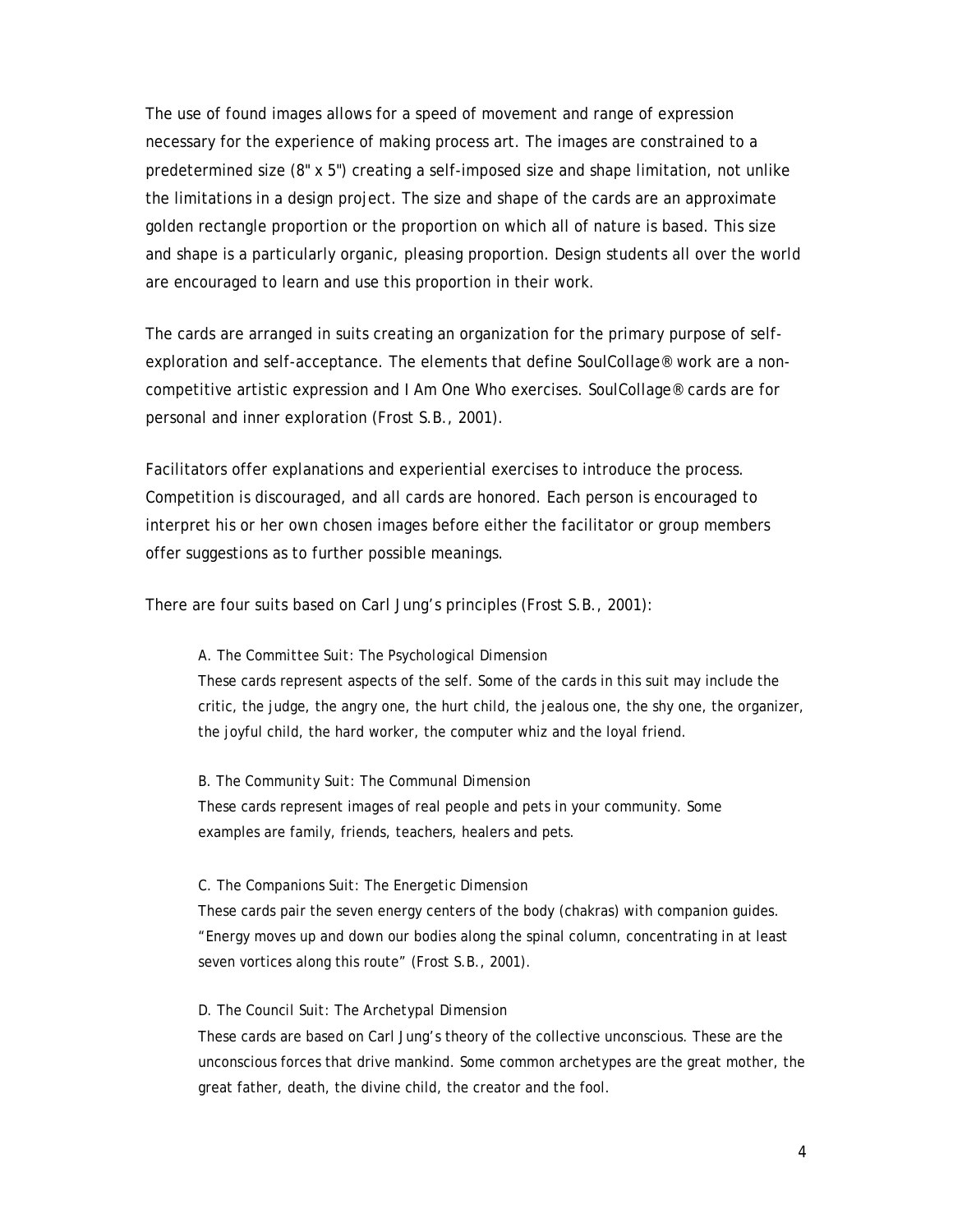# **3. The Psychology of Collage**

Artists have used collage techniques for many years. Whether adhering bits of paper, words or pieces of images, the technique adds texture and interest to painted compositions. Due to copyright laws, artists are discouraged from using images in their entirety; the images should be cut into unrecognizable textures. Those with limited artistic talent will be limited in their expression by the inability to produce or reproduce images.

One of the difficulties in working with adults or children who have no formal art training is the inhibition to make art. Collage is a great technique to encourage freedom of expression, but abstract art is difficult to analyze with an untrained eye. Those with limited visual or artistic ability are often frustrated by the inability to visually express their ideas. The process of SoulCollage® resolves many of these issues by using existing imagery. The prohibition of selling or profiting from the art is key to the success of this technique. This is process art in its purest form, because the art that is produced is meant for the maker only.

Since these cards are considered tools for personal use, people are not limited to unidentifiable or non-copyrighted images. The maker may put together these images to create meaningful compositions, regardless of copyright restrictions or artistic talent. Everyone has ideas. The people with the ability to visually or verbally communicate a good idea have the advantage over those who do not. Whether one articulates in words or pictures, the execution of an idea is paramount to its success. Many have experienced the frustration of explaining a visual concept or story to another, only to exclaim, in a moment of frustration, "If I could only let you see what's inside of my head, you'd understand!" This process brings people closer to that result.

## **4. Workshop Methods**

Three workshops were conducted at the Art Center College of Design. The *Art Center Kids* and *Saturday High* programs were used to market the free workshops. Two 1½-hour workshops were conducted for the preteens and one three-hour session for teens. All of the supplies were provided, but children were encouraged to bring their own magazines or imagery for inclusion into their compositions.

Several parents asked if they could stay and observe. Some had heard of SoulCollage® and were personally intrigued. All parents were encouraged to stay and take the workshops. Five parents eventually participated in the workshop alongside their children.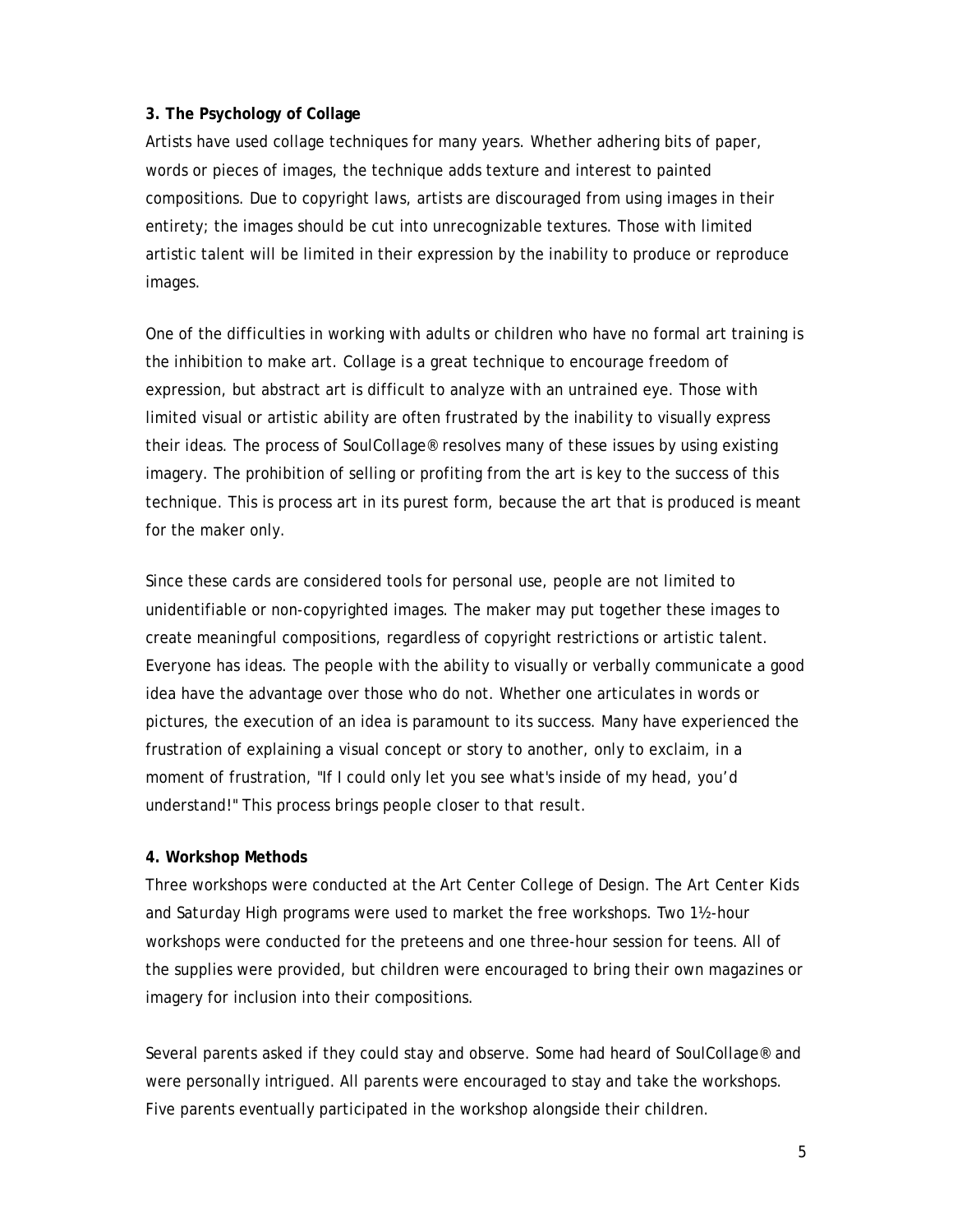By way of introduction, all groups were encouraged to choose an existing SoulCollage® card from one of those displayed around the room. The concept and basic suits were briefly explained and written on the white boards. The group took turns practicing *I am the one who* statements. The children were encouraged to make as many cards as they wished. The two limitations were also explained: First, their compositions had to be made on the 8" x 5" cards supplied. Second, for their composition to be considered an original collage, they were also required to use a minimum of two images. The cards were scanned as they were completed and the individual cards and statements were documented.

Children were given a preprinted sheet when they finished a card, which read *I am the one who* at the top of the page. Halfway down the length of the page, the word *Story* was printed. Several methods were employed to encourage children to talk about their cards. Seena Frost's suggested format for adults calls for three people to explore the individual's cards together. An interpreter is accompanied by a witness who listens and prompts the reader with questions. In addition, a scribe is present to notate the interpretations.

This method was awkward for children. When asked to describe the author's card with the *I am the one who* statement in the initial group introduction, the children struggled to express themselves publicly. Most were not very creative in their answers. Concrete statements were more often spoken such as "I am the one who likes dogs" or "I am the one who likes flowers." Some children were not able to articulate their thoughts at all.

Children were then asked to write their own story about the cards. This proved to be a more effective method, resulting in original thoughts by children of all ages. Most children were able to write their own stories, although some were assisted by their parents or by other adults.

#### **5. Workshop Results**

The three workshops were attended by a total of 21 participants. Throughout the course of the three workshops, fifteen children ranging from 6 years to 17 years of age were observed. In a few instances, families, or parent/child groups, were able to participate in the workshop together. In two cases, fathers took the workshop with their children. Children finished between 2 and 5 cards, with an average of three cards each. Table 1 reveals the breakdown of each participant, their age and number of cards produced. The family relationships are shown in Table 2.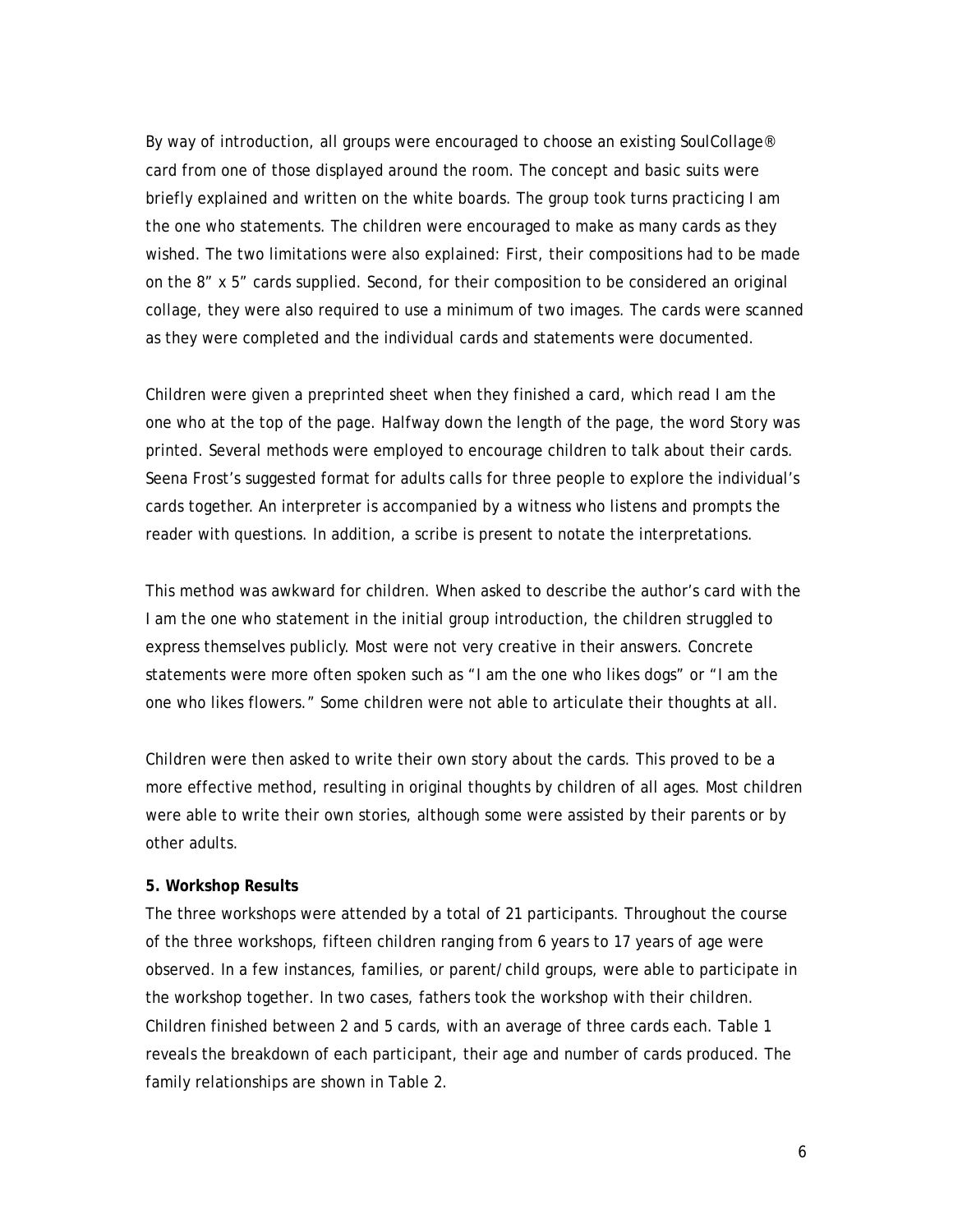| Last               | <b>First Name</b> | Age   | No. Cards      |
|--------------------|-------------------|-------|----------------|
| $C_{-}$            | Katelyn           | 6     | 4              |
| $H_{\perp}$        | Eliza             | 8     | 3              |
| $C_{-}$            | Nathan            | 9     | 3              |
| $M_{-}$            | Lillian           | 9     | 4              |
| $S_{-}$            | Carolyn           | 9     | 5              |
| $C_{-}$            | Maia              | 10    | 2              |
| $G_{-}$            | Uriel             | 10    | $\overline{c}$ |
| $H_{-}$            | Selina            | 10    | 3              |
| $0_{-}$            | Diana             | 10    | 4              |
| $G_{-}$            | Yael              | 12    | $\overline{2}$ |
| $M_{-}$            | Michelle          | 12    | 3              |
| $C_{-}$            | Jade              | 13    | 4              |
| $K_{-}$            | David             | 14    | 2              |
| $\mathsf{L}_\perp$ | Katherine         | 17    | $\overline{2}$ |
| $C_{-}$            | Elaine            | Adult | 3              |
| $C_{-}$            | Justin            | Adult | 1              |
| $G_{-}$            | Rosa              | Adult | 2              |
| $H_{\perp}$        | Jeanette          | Adult | 1              |
| $M_{-}$            | Tish              | Adult | 1              |
| $S_{-}$            | Johnson           | Adult | 1              |
| A.                 | Abira             | Adult | 1              |

| Last        | <b>First Name</b> | Age   | No. Cards     |
|-------------|-------------------|-------|---------------|
| $C_{-}$     | Elaine            | Adult | 3             |
| $C_{-}$     | Katelyn           | 6     | 4             |
| $C_{-}$     | Nathan            | 9     | 3             |
|             |                   |       |               |
| $C_{-}$     | Justin            | Adult | 1             |
| $C_{-}$     | Maia              | 10    | $\sqrt{2}$    |
| $C_{-}$     | Jade              | 13    | 4             |
|             |                   |       |               |
| $G_{-}$     | Rosa              | Adult | 2             |
| $G_{-}$     | Uriel             | 10    | $\frac{2}{2}$ |
| $G_{-}$     | Yael              | 12    |               |
|             |                   |       |               |
| $H_{\perp}$ | Jeanette          | Adult | 1             |
| $S_{-}$     | Johnson           | Adult | 1             |
| $S_{-}$     | Carolyn           | 9     | 5             |
|             |                   |       |               |
| $M_{-}$     | Tish              | Adult | 1             |
| $M_{-}$     | Michelle          | 12    | 3             |
|             |                   |       |               |
| A_          | Abira             | Adult | 1             |
| H,          | Eliza             | 8     | 3             |

Table 1. Grouping by age Table 2. Grouping by family relationship

All children responded positively to the art making process. Children generally interpreted the cards in three ways: concrete, psychological and creative. Often, two or more ways of approaching the cards were explored within the same card. A child who created a visually stimulating card might also write an equally captivating story or poem.

The most visually creative individuals were not always able to verbally articulate the profound images they portrayed. Younger children often made cards that were visually stimulating and very creative, but their ability to articulate verbally what they had expressed in their images was poor. Preteens were generally more concrete and less articulate in their verbal statements than teenagers, but tended to tell more stories.

There were certain children who showed particular ability or visual awareness. This group transcended age. The children who created the most visually stimulating cards could not always articulate, even in writing, the ideas that were portrayed. Katelyn, 6, created some visually arresting images, but was unable to articulate a story to go with her cards.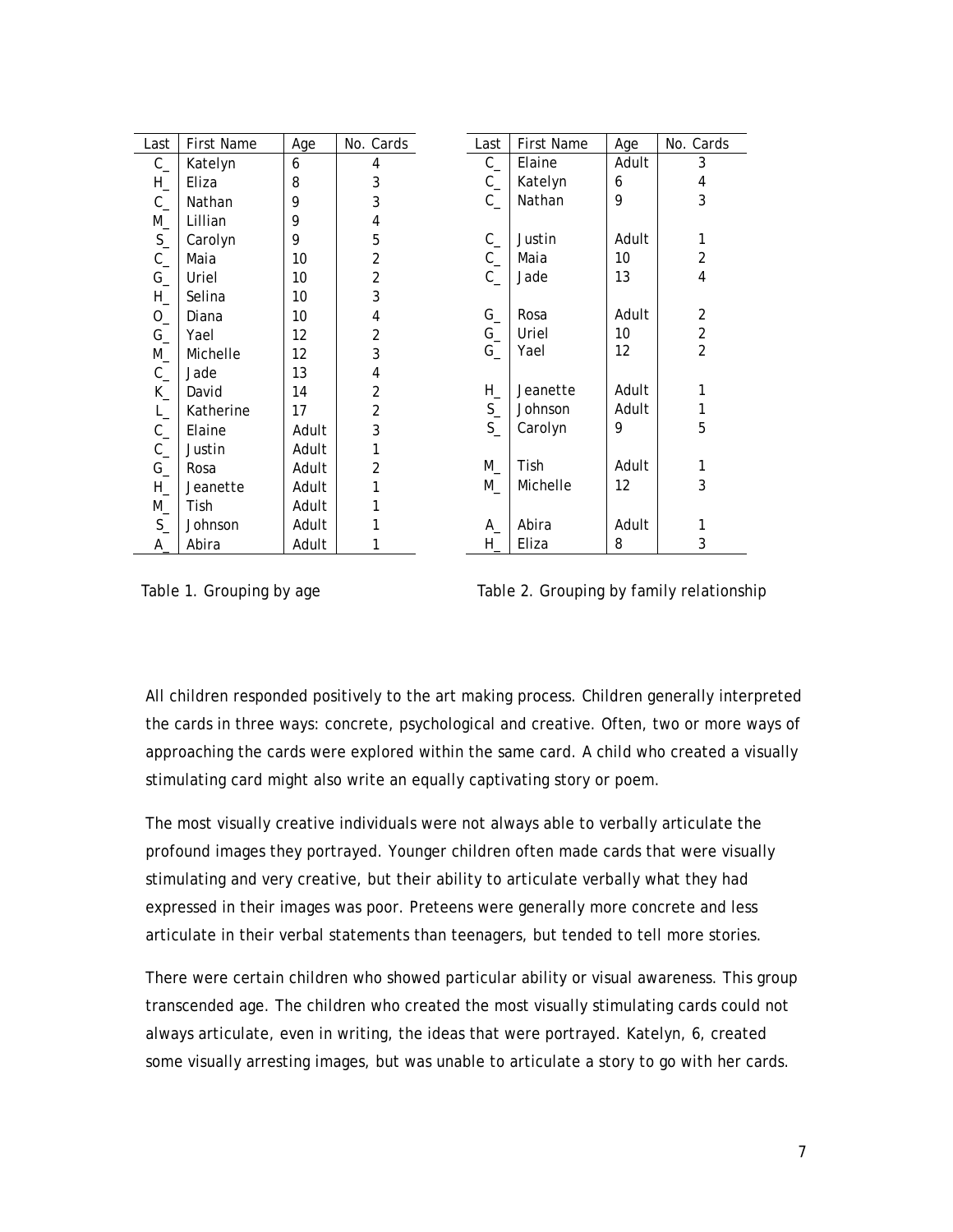Lev Vygotsky, an early pioneer in cognitive and developmental child psychology, observed that higher mental functions develop within particular cultural groups through social interactions with significant people in a child's life (Vygotsky, 1998). Comparing the children's cards to their parents' cards was particularly revealing. One mother who took the workshop with her two gifted children made some visually arresting cards, exhibiting an intuitive knack for design. In a follow-up interview, she wrote, "I can't draw, I can't paint; just the thought of doing art intimidates me." She stressed that she regularly exposes her children to both music and art. One of her cards (Figure.1) appears next to one of each of her children's cards, Figure.2 and Figure.3, pictured below. All exhibit an innate understanding of visual space.



Figure.1 Elaine C\_Adult Figure.2 Katelyn C\_6 Figure.3 Nathan C\_10

Concrete statements describe the cards or the activities on the cards. They are statements of facts, neither interesting nor uninteresting. There is no embellishment. Children who created more concrete cards did not tell interesting stories about them. Their explanations were also concrete.

The *I am the one who* statements generally elicited concrete answers such as "I am the one who likes fish" or "I am the one who got scared." The children who described their cards this way pasted their images on in a tightly ordered fashion. There was little attempt to intertwine the images or integrate them in a larger composition. These three boys, ranging in age from 10-14, exhibited strikingly similar aggressions in their cards.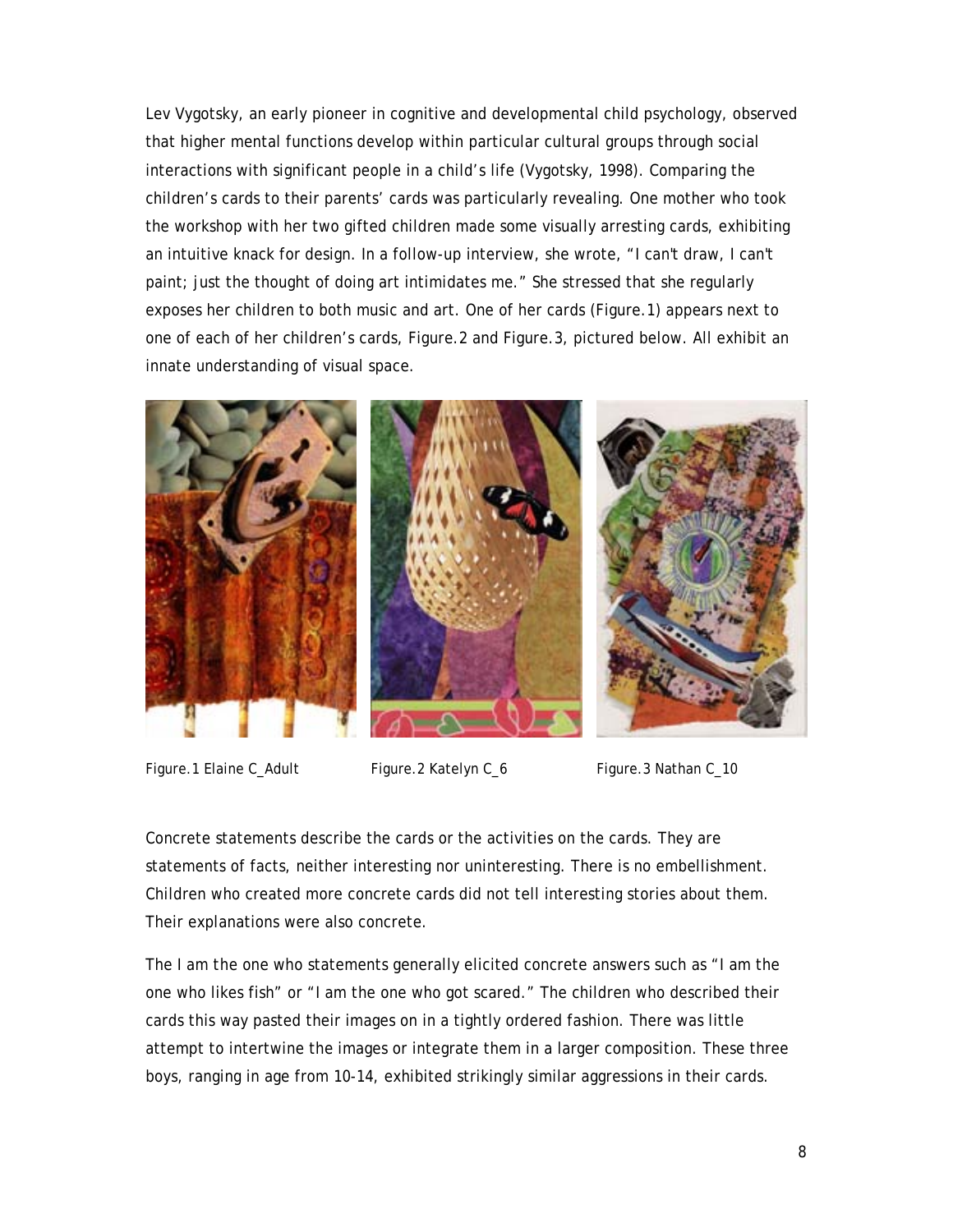Yael and Uriel are brothers who are two years apart. Their stories are reflective of the competition inherent in two siblings so close in age. Yael, 12, made the card pictured in Figure.4 and told this story:

There is lots of competition to each other. They might show off or even battle. I hope one wins to get the mushroom badge. I put new and old games.

His brother, Uriel, 10, expressed the same competitiveness in the one card he made in which he collaged an image of a ninja, as well as a bunny holding a spear. He had several images of boxing gloves and the words "punch-out!" pasted on his card (Figure.5).

The story of me: I like to see people lose at something like competition. I like bunnies and I like weapons so I did a bunny with an evil weapon. I like to make new things that are colorful. LOOK OUT I MIGHT PUNCH YOU OUT OF YOUR OWN GAME!!!!

He admitted to the facilitator that the ninja represented the sneaky things he did. When asked what that might be, he elaborated, "I make things my mom doesn't like. Funny, bloody things."

David, 14, was working out his feelings of isolation in his cards. He struggled between wanting to express himself as a Goth and his conflicting desire to be a soldier (Figure.6).

I am the one who is stuck in between two things I really want to do.

I want to be a soldier but I also want to be a goth. I'm stuck between them. Soldier bps. Goth artist writer. Ever since I was little I wanted to be in the army. I want to fight and protect people. It's also like a family I've never had.

Although he expresses a concrete problem, he is aware of his underlying psychology and subconscious desire for belonging whether it be goth culture or the military.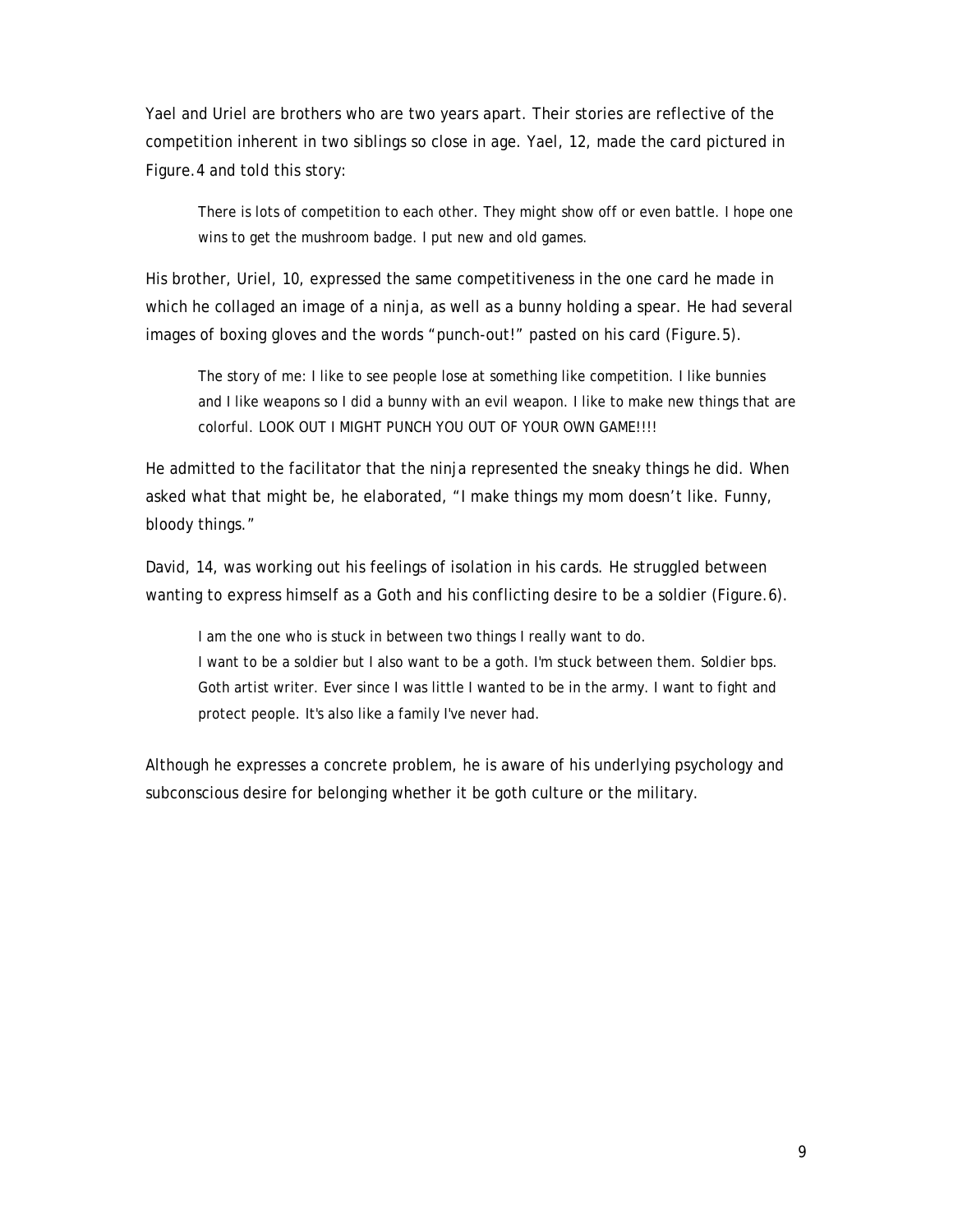

Figure.4 Yael G\_14 Figure.5 Uriel G\_10 Figure.6 David K\_14

Psychological responses describe feelings or ideas beyond the individual images on the cards. Often, this appeared in a profound thought constructed abstractly from the images on the card. Teenagers seemed most psychologically aware and expressed concern about their environment and the future. Katherine, 17, was enrolled in art courses in the *Art Center Saturday High* program. Her cards were visually striking and her reflections expressed her fears for the future as well as her present constrictions. Her card (Figure.7) expresses her desire to break out of the inertia in her life.

People say to do what you want but it's not true. In America, we don't like to think we're sheep, but we are. Even if you want to do your own thing, people are watching you.

Jade, 13, was equally eloquent in her visual expressions. With each new card, she delved deeper into her own beliefs and fears. In Figure.8, she pairs a striking image of nature with collaged fiery buildings.

I am the one who cherishes the last bit of nature we have and knows what takes over that last bit of heaven. The last bit of nature we have is being taken over by condos and houses.

This psychological response was not limited to teenagers. Selina, 10, expressed her own fearlessness in facing her fears in an eloquent card (Figure.9), which expressed her thoughts that "being fearless means you still have fear but (are) facing it."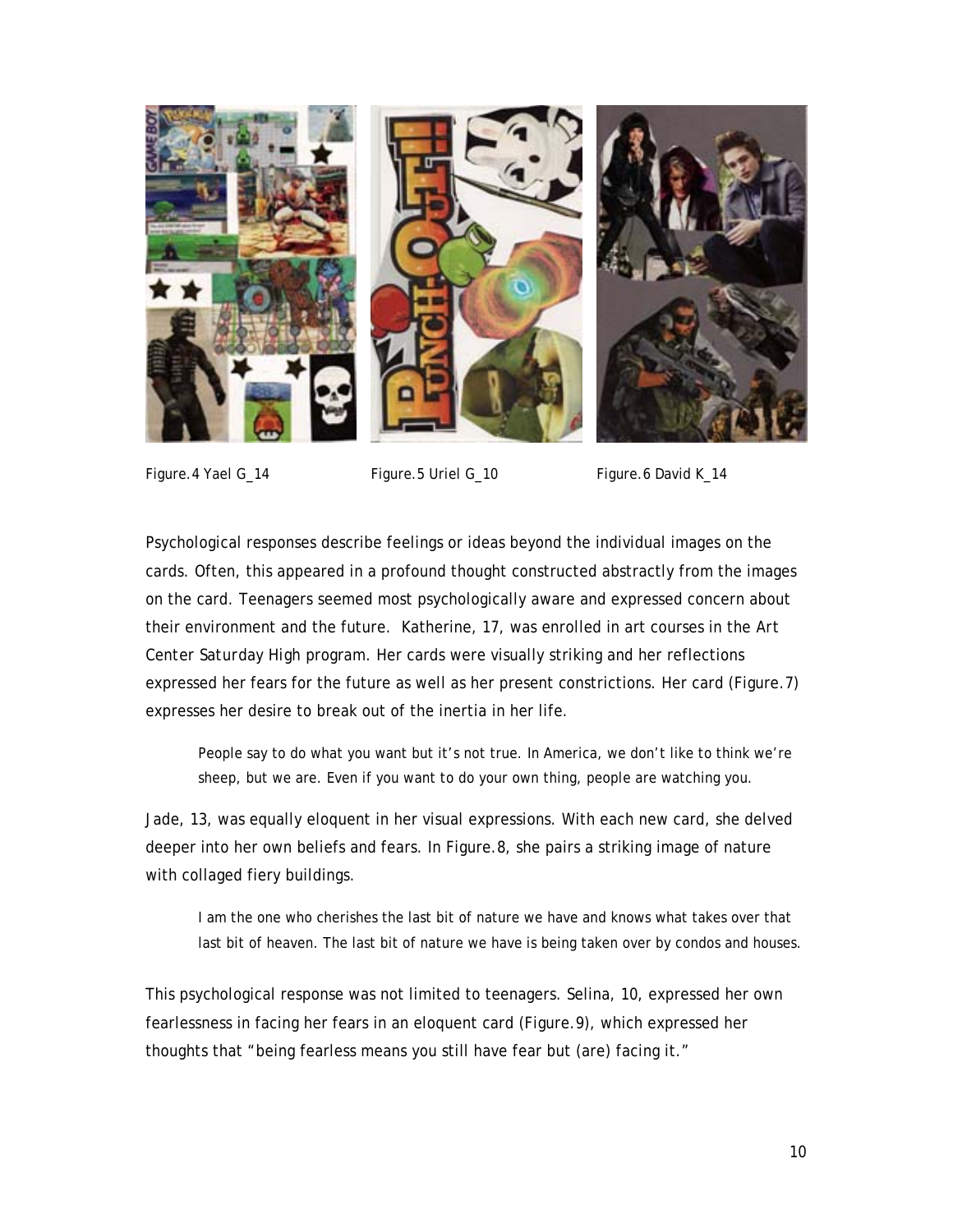

Figure.7 Katherine L 17 Figure.8 Jade C 13 Figure.9 Selina H 10

The creative cards were often psychological in nature, but exhibited a storytelling response. The story was often whimsical or loosely related to the images on the card. Often, the ability to create a visually striking card was paired with the ability to describe it in an interesting manner. Carolyn, 9, struggled with her feelings about life and death. This theme ran throughout all her cards. She wrote these lines to accompany her card in Figure.10:

Alas! The poisonous mushroom-fungus of civilization is poisoning the world. Recycle they say, REcycle-No use! Shut down the fac-tor-ies, the factor is, stop living like kings and settle to the beauty of nature.

The theme of death appears in her next card (Figure.11):

Stories are mixed up…Everything comes together! Everything relates, every little thing can make BIG changes. If Einstein took some other route while walking someplace, a stranger could sneeze into his face a deadly flu. He could have died without teaching us some things because he took another route.

In Figure.12, She continues with the theme of life and death:

A woman sits with a priceless pot in her lap and staring at a famous painting. She is poor and will surely die of starvation soon. But she would not sell her pot and painting for anything. It is too entwined with her past life.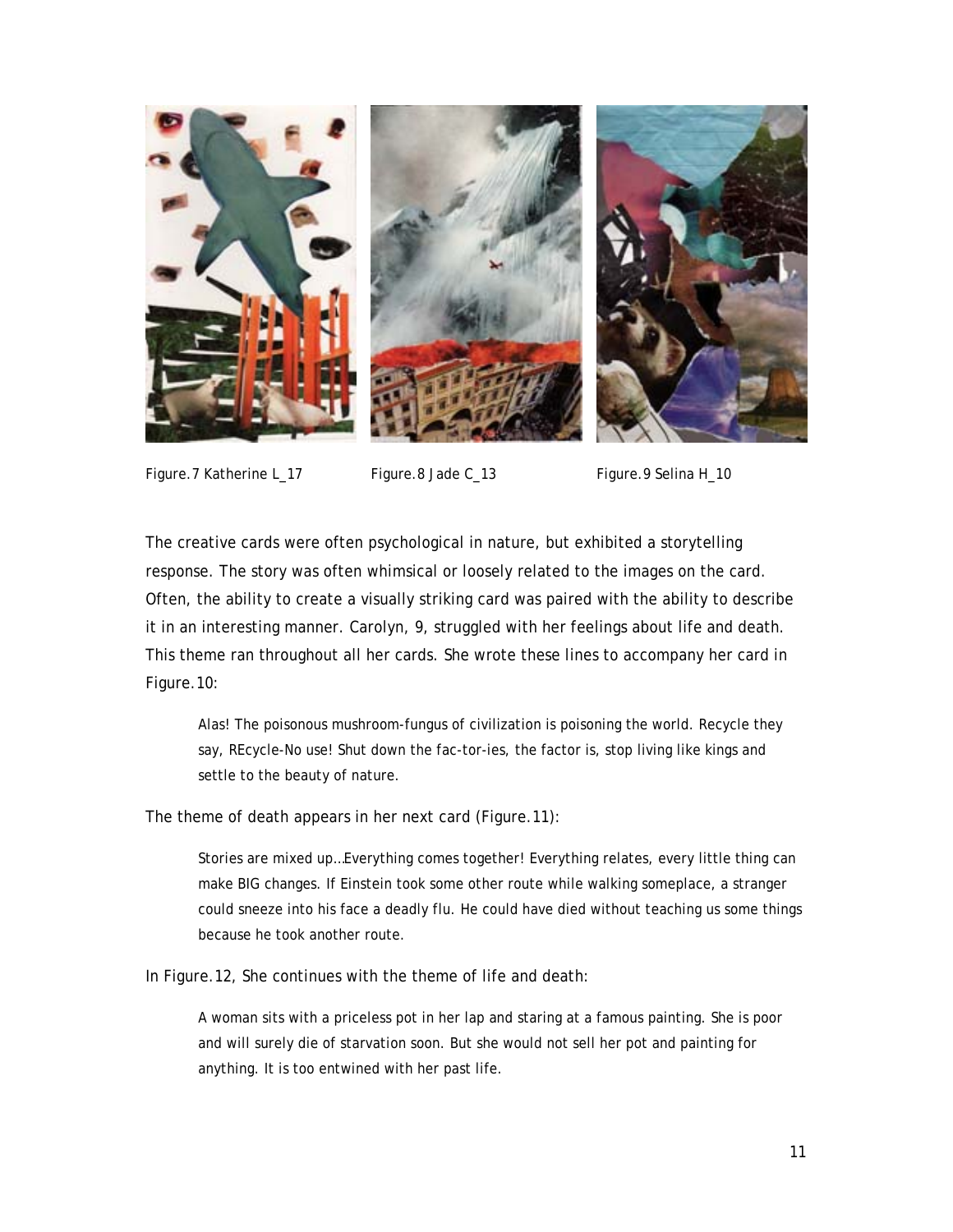

Figure.10 Carolyn S 9 Figure.11 Carolyn S 9 Figure.12 Carolyn S 9

In follow-up interviews, one parent of a teenage girl reported that as a result of the workshop and the encouragement garnered from her cards, she has decided to take more art classes. Other children admired their cards for several days and shared their images with their parents. Both children and parents enjoyed the workshop activities and reported great satisfaction in their experience with SoulCollage® and the cards. Several parents, as well as their children, indicated a great interest in returning for future SoulCollage® workshops.

## **6. Conclusions**

SoulCollage® is a unique technique that can foster creative thinking in children. Collage allows children to experience a sense of play while uncovering their own stories. The use of found images allows even the youngest child to find a voice, regardless of talent. Fostering right-brain thinking in childhood increases the likelihood of developing flexible, out-of-the-box thinking in adulthood.

It is an easy tool to access complex feelings and ideas. Unexpressed feelings can unconsciously inhibit or suppress flexible thinking. The sense of discovery in the juxtaposition of found images can enable children to unlock unconscious forces that may be holding them back. The cards then become a tool to interpret and reinterpret preverbal thoughts and feelings.